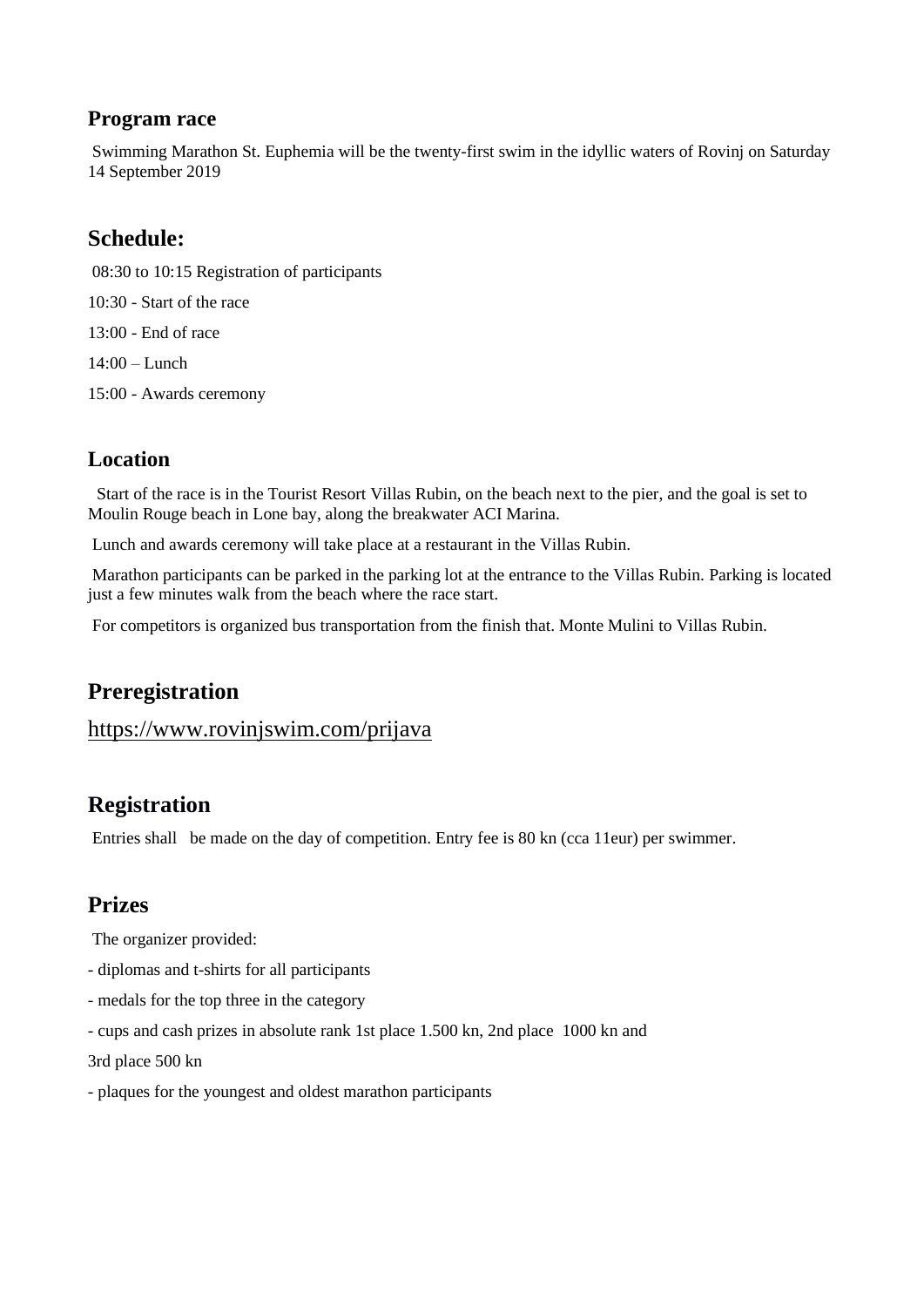# **Propositions**

- 1. Categories
- Cadets M / F 15 (up to 15 years)
- y.Juniors and Juniors M / F 19 (16-19 years)
- Younger Seniors M / W 29 (20-29 years)
- Senior M / W 39 (30-39 years)
- Younger Veterans M / W 49 (40-49 years)
- Veterans M / W 59 (50-59 years)
- Senior veterans M / W 60+ (over 60 years)

Women and men compete at the same time, but the results are evaluated separately.

2. Each competitor for his performance takes full responsibility (self-signed signature),

which is not transferable to the competition committee or in case of force majeure.

3. For contestants under the age of 18, a parent or guardian shall be guaranteed by the signature of the statement.

4. Competitors should submit a certificate of medical examination.

5. Start from TN Villas Rubin Beach, and aim at the Moulin Rouge Beach in Lone Bay.

6. The length of the marathon track is 4,500 meters and the time limit is 2 h and 30 min from the start.

7. Competitors should not touch a boat, short track, and may not be in the race

contact with the coast and with other swimmers-it is permissible to wear glasses or masks without a duster.

8. When registering, the competitor will get an electronic timing chip wich must be worn during the race. If the competitor loses or fails to return the chip after entering the goal, he will be obligated to pay to the organizer a compensation for the damage in the amount of 400,00 kn.

9. Contact information for booking accommodation: e-mail: [info@maistra.hr](mailto:info@maistra.hr) or phone number: 00385 (0)52 800 250

10. Swimming club "Delfin" Rovinj-Rovigno will be using your personal data for the purpose of publishing the results for the "Sv.Eufemija 2019" marathon on our official website. (the data that will be